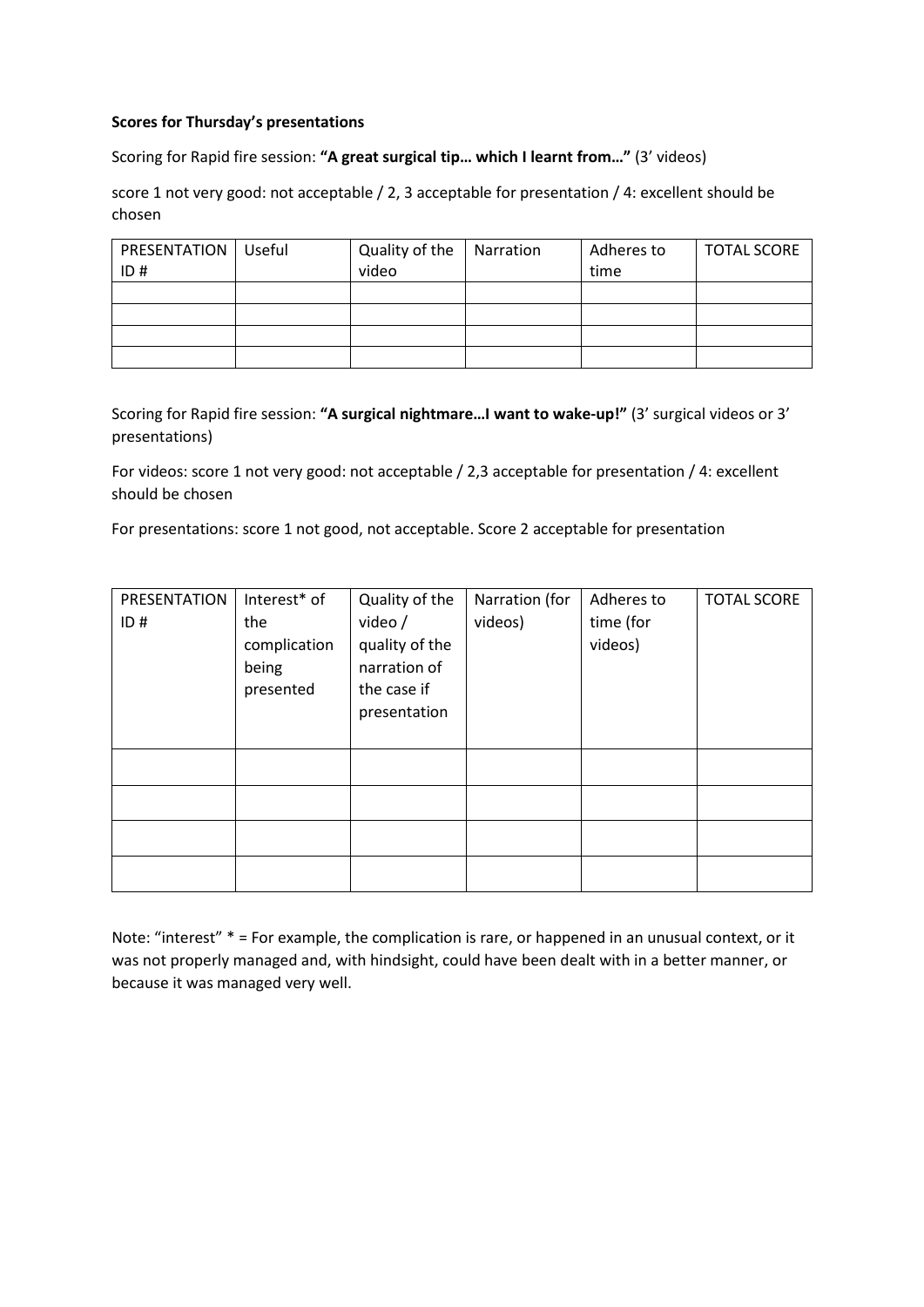# Scoring for **FREE PAPERS**

score 1 not very good: not acceptable / 2,3 acceptable for presentation / >4: excellent should be chosen

| PRESENTATION | Interest* of the     | Retrospective     | Case report (single case) | SCORE (average) |
|--------------|----------------------|-------------------|---------------------------|-----------------|
| ID#          | problem being        | study = $score 1$ | $=$ score 1               |                 |
|              | presented            | Prospective       | Non-systematic review     |                 |
|              | Score 1: not very    | study = $score 2$ | $= 2$                     |                 |
|              | interesting          |                   |                           |                 |
|              |                      |                   | Case series (less than 25 |                 |
|              | Score: 2: acceptable |                   | cases; can be before      |                 |
|              | Score 3: interesting |                   | and after surgical        |                 |
|              |                      |                   | studies) = $score 3$      |                 |
|              |                      |                   | Before and after          |                 |
|              |                      |                   | treatment (surgery)       |                 |
|              |                      |                   | studies (more than 50     |                 |
|              |                      |                   | $cases) = 4$              |                 |
|              |                      |                   | Case-control study= 5     |                 |
|              |                      |                   | Systematic reviews and    |                 |
|              |                      |                   | meta-analysis of non-     |                 |
|              |                      |                   | RCT studies =6            |                 |
|              |                      |                   | $RCT = 7$                 |                 |
|              |                      |                   | Systematic reviews and    |                 |
|              |                      |                   | meta-analysis of RCTs =   |                 |
|              |                      |                   | 8                         |                 |
|              |                      |                   | Systematic reviews and    |                 |
|              |                      |                   | individual participant    |                 |
|              |                      |                   | data meta-analysis = $9$  |                 |
|              |                      |                   |                           |                 |
|              |                      |                   |                           |                 |
|              |                      |                   |                           |                 |
|              |                      |                   |                           |                 |
|              |                      |                   |                           |                 |
|              |                      |                   |                           |                 |

Note: Interest \* = Presentation may be considered of interest for example because it presents a novel topic; or a topic that is not novel but it is a approached in a new manner; or because explores with real-life data whether outcomes of RCTs are comparable with those in clinical practice; or because with good methodology confirms findings demonstrated in preliminary studies.